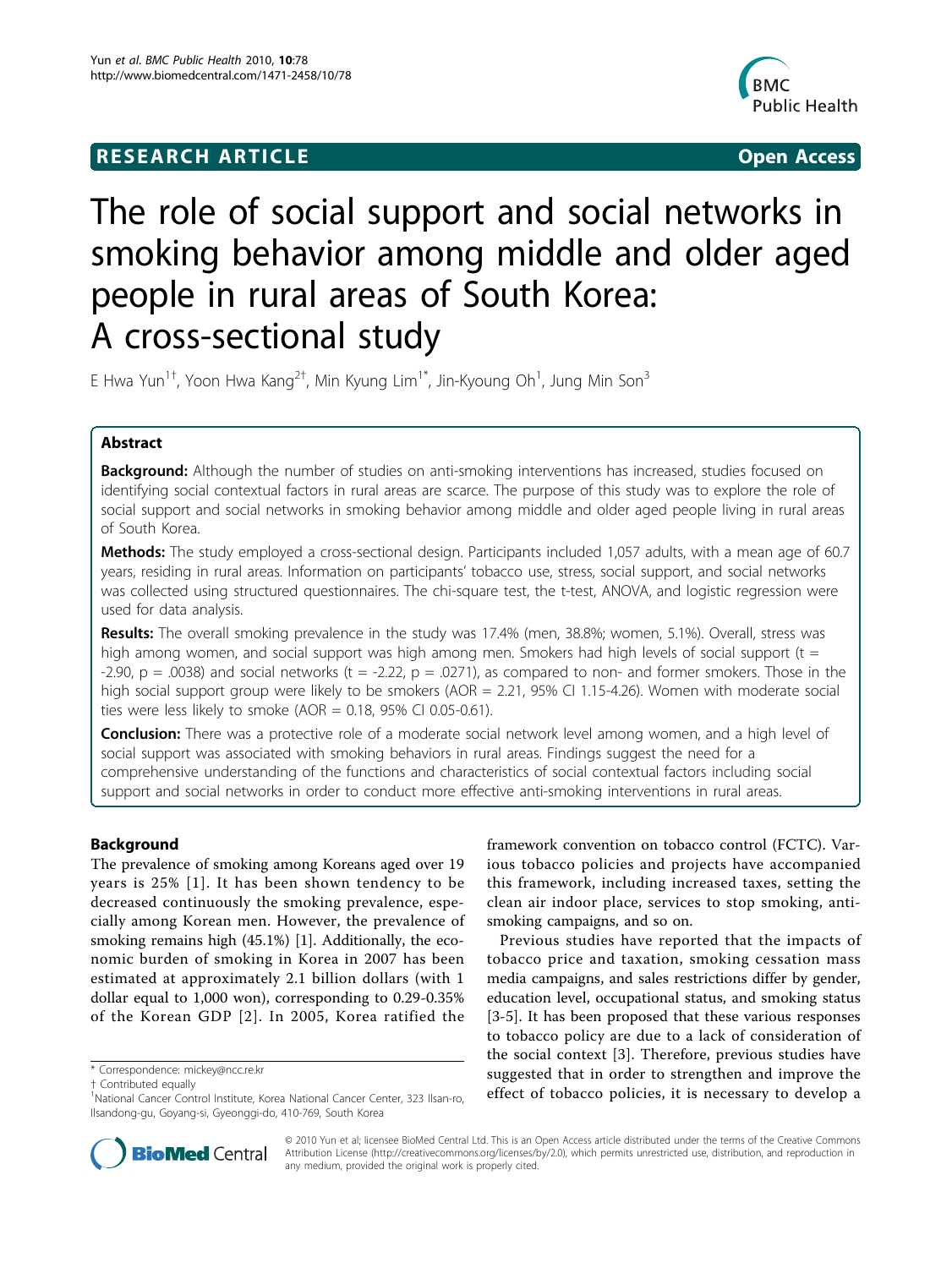comprehensive understanding of smoking behavior by considering the social context [[4](#page-6-0),[5\]](#page-6-0).

It is well known that smoking behaviors are related to psychosocial factors, including stress, social support, attitude and belief toward smoking behavior, social norms, and social networks [\[6](#page-6-0)-[11\]](#page-6-0). Among these factors, stress plays an important role in the urge to smoke, and social support and social networks have been established as moderators of stress [[12](#page-6-0)-[14](#page-6-0)]. Additionally, previous studies have reported that social support and social networks are directly associated with health outcomes and health behavior [\[15,16\]](#page-6-0). In fact, it has been reported that smoking cessation intervention and alcoholics anonymous using social support groups were effective [[17,18](#page-6-0)]. In addition, social support has been associated with successful attempts at smoking cessation and prevention of relapse [\[17,19,20\]](#page-6-0).

Social support and social networks can be defined as sub-concepts of social relations [[21](#page-6-0)]. In other words, social support is a function of social relations provided by members within a social network, and social networks generally relate to the number or contact frequency of family members, relatives, friends, and colleagues [[15,21\]](#page-6-0). Beliefs and attitudes toward smoking, as well as information and social norms about tobacco use influence smoking behavior and may be formulated through interactions with members of the social network. Furthermore, because the social network functions as a social support resource, support concerning smoking behavior can influence a member's smoking behavior [[22](#page-6-0)]. In fact, a previous study describes the social network as another form of structural social support [[18\]](#page-6-0). It has been reported that social networks and social support interact with each other and are positively associated with health behaviors [[23](#page-6-0)]. However, a previous study in Sweden reported that social participation does not always enhance health-related behaviors. Therefore, identification of the pathways by which social contextual factors such as social support and social networks are associated with smoking behavior may aid in the development of effective tobacco policies and smoking cessation intervention programs.

In Korea, studies have focused on the change in smoking prevalence, the evaluation of smoking prevention and smoking cessation, and tobacco policies [[24](#page-6-0)]. However, studies that focus on identifying the social contextual factors are scarce. Additionally, the majority of studies have been conducted in urban areas, and the majority of study participants have been adolescents or adults [[24,25\]](#page-6-0). Adults who live in rural areas have likely been overlooked in smoking-related studies. Therefore, the current study was conducted with the aim to explore the role of social support and social networks

on smoking behavior among middle and older aged people living in rural areas of South Korea.

## Methods

#### Study design and procedure

This is a cross-sectional study which was conducted at two of southern rural areas in Korea. From 2 to 11 July 2007, data were obtained from the baseline survey for community-based cohort study in rural areas carried out by the Korean National Cancer Center. Public health center in study area, which administered by government, and heads of village in each area were cooperated with the study team to make sure the importance of the study and encourage participation. 1,116 adults aged over 30 years voluntarily participated in the study among 10,905 eligible population (5,017 men and 5,888 women), and 1,057 (387 men and 670 women) subjects who complete the questionnaire on basic demographic characteristics, smoking, stress, social support, and social network were included final analysis. Participants were interviewed face-to-face by research assistants who were trained nursing students from a local nursing school. Information on smoking status, stress, social support, social network, demographic and socioeconomic factors, and other confounding factors was collected. Participants were asked to complete a survey questionnaire that required approximately 40 minutes. Upon completion, the participants were given a gift as a token of appreciation. The institute of research board of the Korea National Cancer Center approved the study, and written informed consent was obtained from each participant.

## Measures

#### Smoking status

Smoking status was measured by an interviewer-administered questionnaire. A current smoker was defined as a subject who reported smoking at least 400 cigarettes during his/her lifetime and who smoked at the time of the survey. Past smokers were defined as persons who reported smoking at least 400 cigarettes during their lifetime, but did not smoke at the time of interview. The remaining participants were defined as non-smokers. Stress

Stress was assessed using the psychosocial well-being index - short form (PWI-SF), which was developed by Chang (2000) [[26](#page-6-0)]. The PWI-SF consists of 18 items that are each scored on a four-point Likert scale. The total PWI-SF score, which ranges between 0 and 54, is calculated by summing the 19 scores. A subject with a higher score experiences more stress. Subjects with the score under 9, 9 to 27, and more than 27 were classified as low, moderate and high stress group, respectively.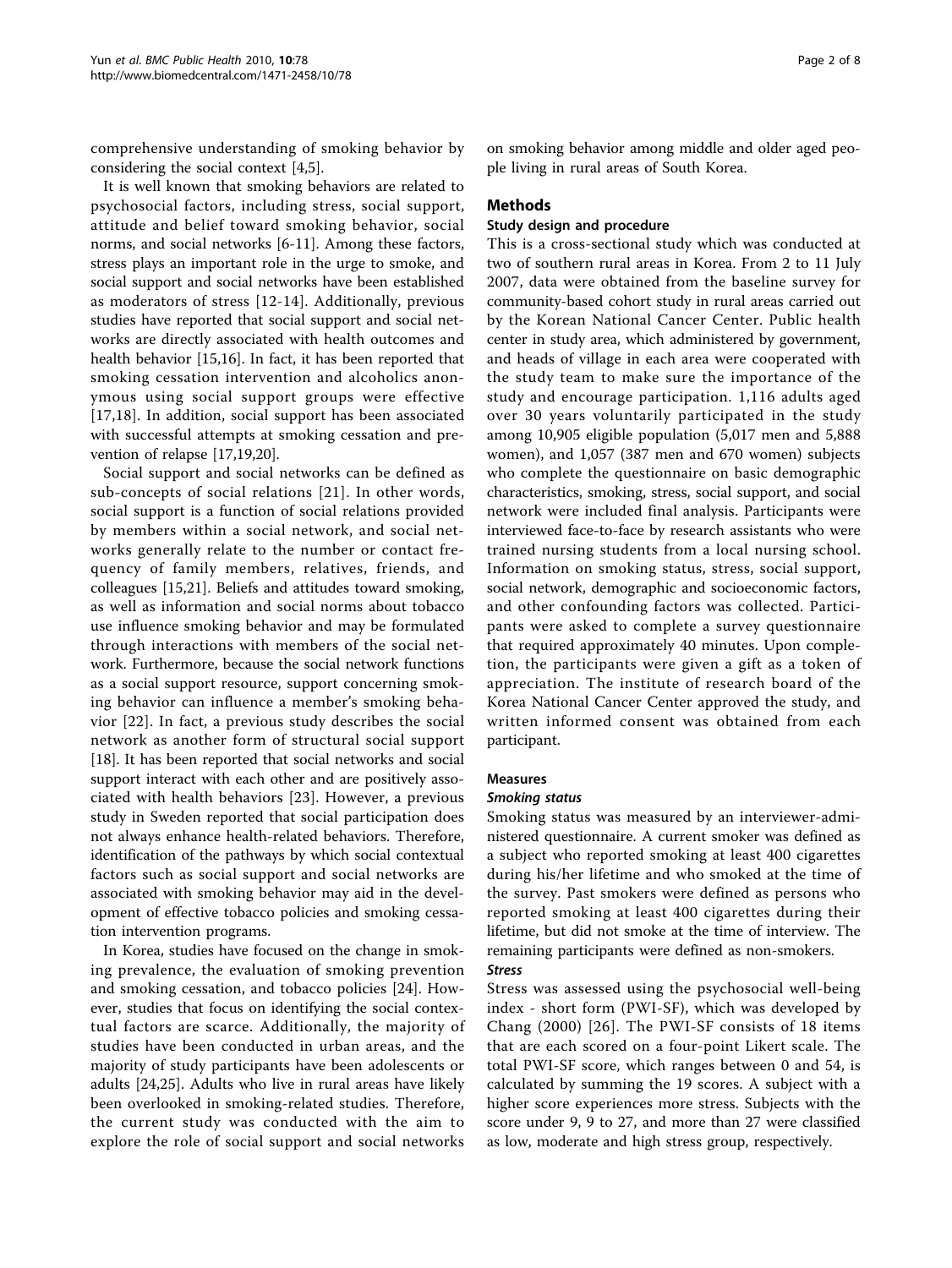In addition, four groups were categorized based on the quartile score. A high score indicates higher stress. Cronbach's alpha for the total PWI-SF scale was 0.88 in this study.

#### Social support

Social support was assessed using the medical outcome study - social support survey (MOS-SSS), which was developed by Sherbourne and Stewart (1991) [[27](#page-6-0)]. The MOS-SSS consists of 19 functional support items that are hypothesized to measure four dimensions of social support: (1) emotional/informational support (the expression of positive affect, empathetic understanding, and the encouragement of expression of feelings/the offering of advice, information, guidance, or feedback), (2) tangible support (the provision of material aid or behavioral assistance), (3) positive social interaction support (the availability of other persons to do fun things with you), and (4) affectionate support (involving expressions of love and affection). A score for each social support scale was computed by averaging across items. Scales were then transformed so that the lowest possible score was 0 and the highest possible score was 100. In addition, four groups were created based on the quartile score. The higher score group indicates the high social support group. Cronbach's alpha for the total MOS-SSS scale was 0.98 in this study.

## Social network

Social networks were assessed using the social network index (SNI) based on the index developed by Berkman (1979) [[28](#page-6-0)]. The eTheThe The SNI consists of four domains: marriage or partnership, friends and relatives, religious activity, and voluntary associations. Categories were scored as follows: married (married = 1, widowed, divorced, separated, or never married  $= 0$ ); contact with friends and relatives ( $\geq$ 156 contacts per year = 1, <156 contacts per year  $= 0$ ); frequency of church or religious service attendance (attended four or more services per year = 1, attended less than four = 0); group (such as church groups, unions, fraternal or athletic groups, or school groups) participation (yes  $= 1$ , no  $= 0$ ). Scores were summed for the four dichotomized variables with a range of 0 to 4. Scores of 0 and 1 indicate the fewest ties and a score of 4 the most ties. Cronbach's alpha for the SNI scale was 0.25 in this study.

#### Other confounding variables

The questionnaire on alcohol intake included alcohol drinking status (non-, former, or current drinker), duration of alcohol drinking, age at start of alcohol drinking, weekly number of drinks, and types of alcoholic beverage or groups of beverage. Lifetime alcohol intake was estimated by multiplying the duration of alcohol intake, weekly number of drinks, and ethanol amount by types of alcoholic beverage. Lifetime alcohol intake was divided into three groups (never, less than 24 g per day

[mild or moderate drinker], and more than 24 g per day [heavy drinker]) [[29\]](#page-6-0). Body mass index (BMI) was calculated based on height and weight.

#### Data analysis

Data analyses were performed using SAS 9.2. First, the distributions of demographic factors, socioeconomic factors, behavioral factors, and psychosocial factors by smoking status were analyzed. The chi-square test, the t-test, and ANOVA were used to examine associations between the major factors and smoking. Multivariate analysis was performed using ANOVA and a logistic regression model to investigate the impacts of psychosocial factors on smoking, considering possible confounders. All analyses were stratified by sex and smoking status.

#### Results

## Demographic characteristics

The demographic characteristics are presented in Addi-tional file [1](#page-5-0). The participants ( $n = 1,057$ ) ranged in age from 30-84 years, with a mean age of 60.7 years. The mean age did not differ between genders. The majority of the participants graduated high school (80.1%), and had a blue-collar job (95.9%) that occupied agriculture. Of the participants, 75.2% had a partner (men, 92.8%; women, 65.4%). Among the participants, 17.4% (men, 38.7%; women, 5.1%) were current smokers, and 40.3% (men, 66.1%; women, 25.4%) were current drinkers.

The distributions of the smoking-related psychosocial and social contextual factors are presented in Additional file [1:](#page-5-0) table s2. The proportion with high stress was 19.8% (men, 11.1%; women, 24.8%), and stress significantly differed by gender. Women had higher stress as compared to men. In this study, participants had high scores for social support, with a mean score of 78.4 (SD 22.9). The value of social support was significantly higher for men (mean 83.1, SD 20.2) than for women (mean 75.7, SD 24.0). In addition, men reported higher social support in all four sub-domains of social support, as compared to women. The majority of participants maintained moderate ties with family, friends, and relatives, but women appeared more likely to be isolated as compared to men. The number of close families and friends and the frequency of contact with family and friends were similar between men and women, but men participated in a significantly greater number of social groups.

## Stress, social support, and social networks by smoking status and gender

Additional file [1](#page-5-0): table s3 shows the distribution of stress, social support, and social networks by smoking status and gender. Differences in stress, social support,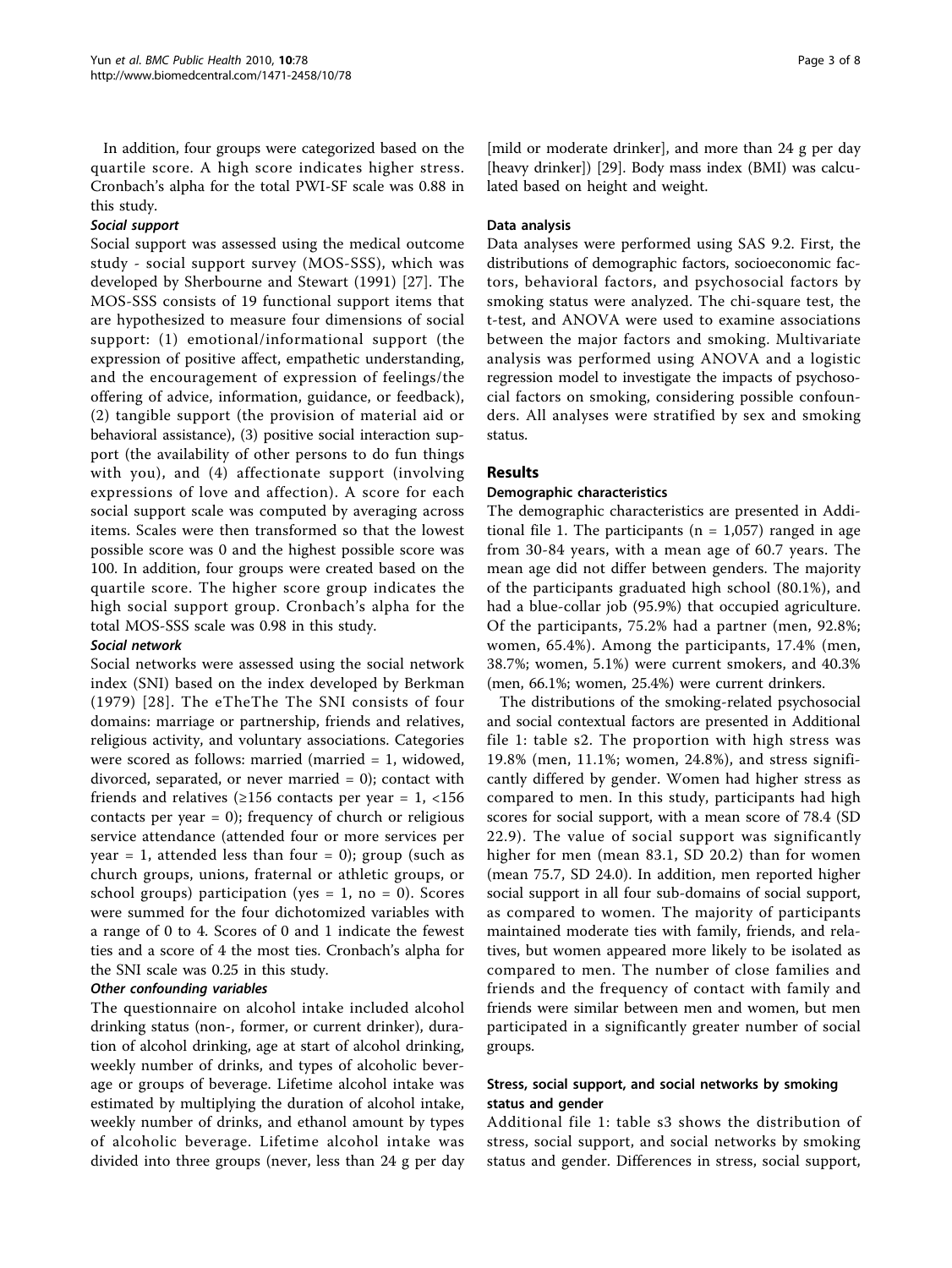and social networks by smoking status and gender were identified. However, the number of female current smokers was small. Therefore, the gender differences in social contextual factors by smoking status could be biased.

The psychosocial stress level was higher in non- and former smokers than in current smokers ( $t = 2.65$ ,  $p =$ .0081), but did not differ by smoking status within the gender groups ( $F = 20.85$ ,  $p < .0001$ ). Generally, social support levels were higher among current smokers than non- and former smokers ( $t = -2.90$ ,  $p = .0038$ ), and this also did not differ by smoking status within the gender groups ( $F = 8.96$ ,  $p < .0001$ ). However, social support levels of female non- and former smokers were significantly low as compared to men of all smoking statuses. The results of tangible social support, positive interaction support, emotional and informational support, and affectionate support as sub-domains of social support evidenced similar patterns to that of general social support.

Social networks were evaluated by the number of close family members and friends, the frequency of contact with family and friends, and the level of social participation. Current smokers were evaluated as having a good social network as compared to non- and former smokers (t =  $-2.22$ , p = .0271). Female non- and former smokers had greater social networks than male and female current smokers (F = 14.31,  $p < 0001$ ). The social network level among men did not differ by smoking status, but that of women significantly differed by smoking status. Female current smokers had the lowest social network levels. Specifically, the number of close family members and friends and the frequency of contact with family and friends did not differ by smoking status or gender. However, social group involvement showed differentiation by gender and by smoking status among women  $(F = 23.63, p < .0001).$ 

## The effects of stress, social support, and social networks on smoking behavior

The effects of stress, social support, and social networks on smoking status are presented in Additional file [1](#page-5-0): table s4 and were evaluated considering confounding factors including demographic characteristics, socioeconomic status, and other health-related factors.

Stress had no effect on smoking status for either gender. Females that were fully supported by family, friends, and neighbors were likely to be current smokers (AOR  $= 3.77, 95\% \text{ CI: } 1.24 - 11.48$ , but other groups such as male current smokers, male non- and former smokers, and female non- and former smokers were not affected by social support. Among the four sub-domains of social support, those in the high positive social interaction group were more likely to be current smokers (AOR =

2.21, 95% CI: 1.15-4.26) as compared to those in the low positive social interaction group. Additionally, men in the high positive social interaction group had a tendency to be current smokers (AOR = 2.26, 95% CI: 1.06-4.82), but this was not the case for women. The social network effect on smoking status was significant among women in the moderate ties group, but not among men.

## **Discussion**

The results of this study showed significant differences in social contextual factors between non- and former vs. current smokers and different patterns by gender. Inconsistent with other studies on the older population and general population [\[9](#page-6-0),[12,30](#page-6-0),[31](#page-6-0)], the stress level of current smokers was not higher than that of non- and past smokers, and a moderate social network level significantly influenced smoking behaviors among women only. In addition, a high level of social support was positively related to smoking.

The smoking prevalence in this study reported 17.4%. This prevalence was quite lower compared to that among Koreans aged over 19 years who was about 25% [[1\]](#page-6-0). However, mean age of this study participant was 60 years old and lived in rural area. And other study on the relations of social support to the health behaviors and health status in elderly was surveyed the smoking behavior for 8,688 elderly people, and that smoking rate was 18.6% [[32](#page-6-0)]. Therefore, once considering the demographic characteristics of study participants, this smoking prevalence seemed not quite low.

There were few studies on why is the difference of smoking prevalence between urban and rural population in Korea. However, recently reported study showed that the inequality of smoking prevalence by age and education level have been increased, but the inequality of smoking prevalence by residence area using location quotient was not a difference after controlling the socioeconomic characteristics at individual level [[33](#page-6-0)]. Results of the inequality of smoking prevalence considered socio-economic characteristic, but not smoking related other psychosocial and health status. And other daily living pattern, which is different between urban and rural area, could be considered such as leisure time activity, working content & time, social relationship, and so on. Therefore, regarding lack of studies in these issues, further studies are recommended for evident explanation.

Previous studies have been reported that smoking behavior is affected by stress as the response to interact with a social-environmental context even though perceived subjective stress [[34](#page-6-0),[35,12\]](#page-6-0), and social support regulates the effect of stress on smoking behaviors [\[36](#page-6-0)]. However, the result of this study was inconsistent with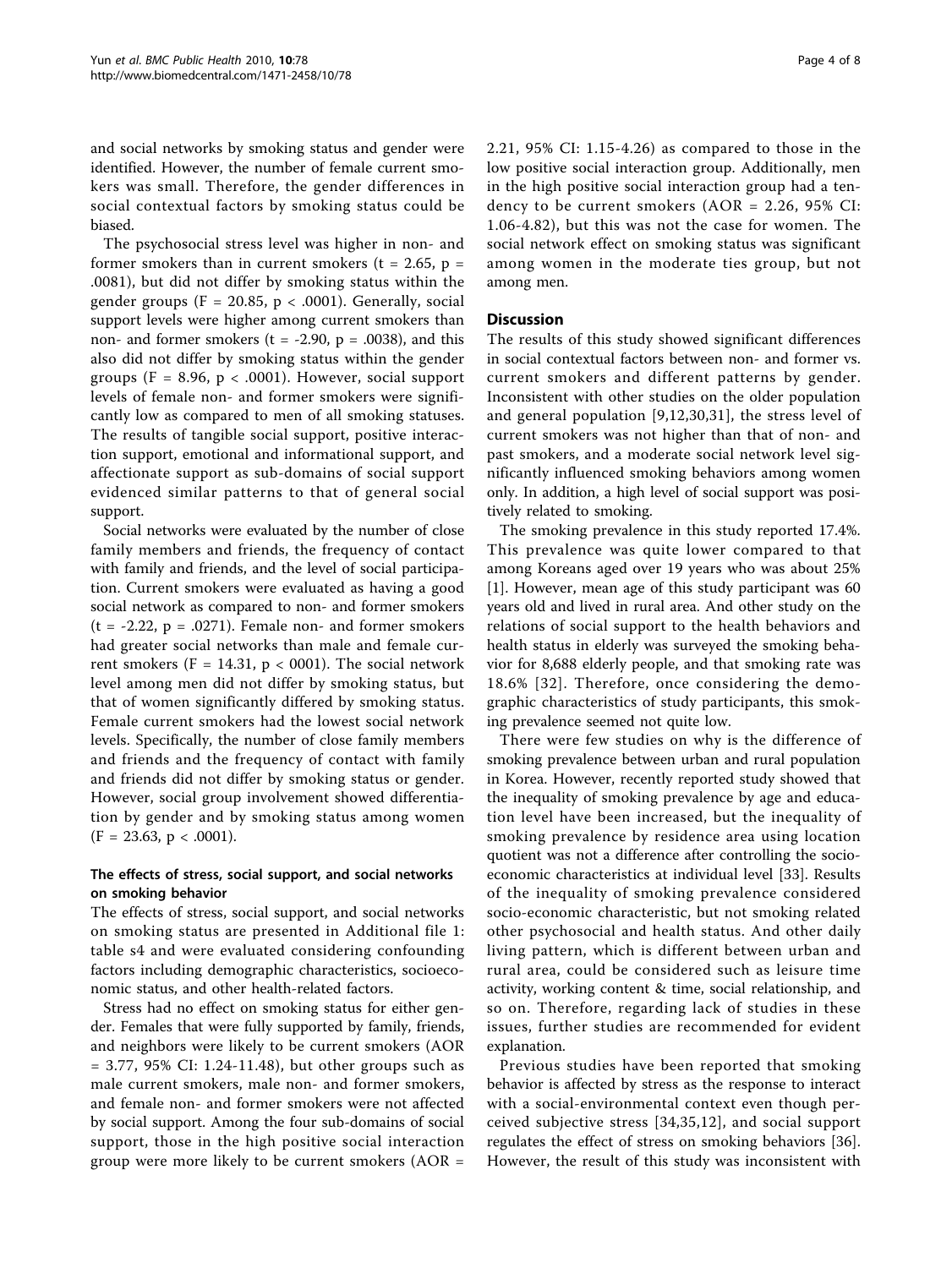previous studies. The finding showed that the level of stress in non- and former smoker was significantly higher than that in current smoker, but that the relationship of smoking behavior and stress was no longer significant once demographic, psychosocial, and other factors had been adjusted statistically, including gender, age, education level, family income, BMI, alcohol intake, social support and social network. The high level of social support had likely to be more smoke, contrary to expectation. These findings suggest the possibility that smoking as a means for reducing stress could be used, which might be encouraged by families or friends who smoke [\[36,37,32\]](#page-6-0).

Social support as a function of social relation has been introduced and recognized as a facilitator for improving health behavior [\[15\]](#page-6-0). The size of the social network as a resource of social support positively affects health behavior, especially among older people [[15](#page-6-0),[38\]](#page-6-0). However, other studies have focused on the closeness within social network members and have pointed out that high homogeneity of a social network could reinforce smoking [[22](#page-6-0)]. Furthermore, social networks change over time, and older people have a tendency to construct a social network with close social partners [[39](#page-6-0)]. The result of this study that a high intimacy level of social network did not serve a protective role for smoking but, rather, that a moderate social network level played a protective role for smoking is in partial agreement with studies on Korean older populations [\[32,40](#page-6-0)].

Social support has been defined as a facilitator for reaching goals with others and then induced the change of situation and as a qualitative aspect of social relations [[18,41\]](#page-6-0). Generally, social support has been recognized as a moderator of stress and has been used in interventions such as smoking cessation and alcohol abuse [\[18,42](#page-6-0)]. In fact, group intervention for smoking cessation using social support group has been shown to be more effective [\[43\]](#page-6-0). However, the current study showed that those in the high-level social support group were likely to be current smokers. This result is in disagreement with previous studies, but consistent with some studies in South Korea [\[32,40\]](#page-6-0). Smokers have a tendency to continue their smoking behavior as a result of rationalizations about the benefit of smoking filtered cigarettes [[44](#page-6-0),[45](#page-6-0)]. Social norms about smoking and attitudes toward smoking as a product of interaction with members within the social network may reinforce smoking behavior [[16\]](#page-6-0). In addition, smokers have a high degree of knowledge about the health risks of smoking, but a low will to quit smoking [[46\]](#page-6-0). Positive social norm about smoking may be influenced by self-appraisal of benefit-harm on smoking, smoking acceptability within social network, delivering the misinformation by significant others, and so on [[47,](#page-7-0)[27\]](#page-6-0). Also, relatively low price

of tobacco in Korea could be contributed to smoke in that make to improve the accessibility of social resource availability as part of social support [\[48\]](#page-7-0). The negative effect of social support on smoking behaviors in this study can be explained by the older age of the participants and the results of interactions between social support and social networks in rural areas [[49](#page-7-0)]. These results suggest that in order to improve the effect of smoking-related interventions or policies, especially in rural areas, it is necessary to identify the features of social support and social networks.

Various smoking cessation interventions have been performed. Among them, group behavioral intervention and group counseling have been taken up as effective programs except population-based mass media campaigns [\[50](#page-7-0),[51\]](#page-7-0). The advantage of group intervention or counseling is that it strengthens the will to quit and induces the motivation to quit by changing misconceptions, beliefs, and attitudes about smoking through participant interaction [[52\]](#page-7-0). Therefore, simple stay in grouping intervention or counseling is hard to increase the quitting rates. To improve the quitting rates of smokers, especially older smokers, interaction among participants should be activated. Social contextual factors such as social support and social networks should be used as a pathway to activate interaction among smokers. However, social contextual factors may differ by age, gender, education level, and living area. A previous study showed that women with a low level of social network had a tendency to be smokers [[49\]](#page-7-0). In fact, this study found a difference in psychosocial factors and social contextual factors by gender and smoking status, with men in the high positive interaction support group being more likely to smoke, but not women. These results provide evidence that a specific approach for quitting by gender using the pathway of social support and social networks is needed.

A study on the functions of the social networks of rural elders in Korea pointed out that although elders recognize their sons and daughters as important members of their social network, friends and neighbors function as the most influential aspects of the social network in daily living [[53\]](#page-7-0). In fact, the duration of acquaintance with neighbors was more than ten years for half of the elders in rural areas [[53](#page-7-0)]. This indicates that the characteristics of rural elders' social networks could transition from heterogeneity and peripheral partners to more homogeneity and closer partners over time [[54\]](#page-7-0). Smoking pattern by the level of social network can be explained by aspect of social activity, partially. This suggest the possibility that women smoker with high social network could have or make many opportunity to be smokers as intimated networkers, whereas women smoker with low social network may rather go out for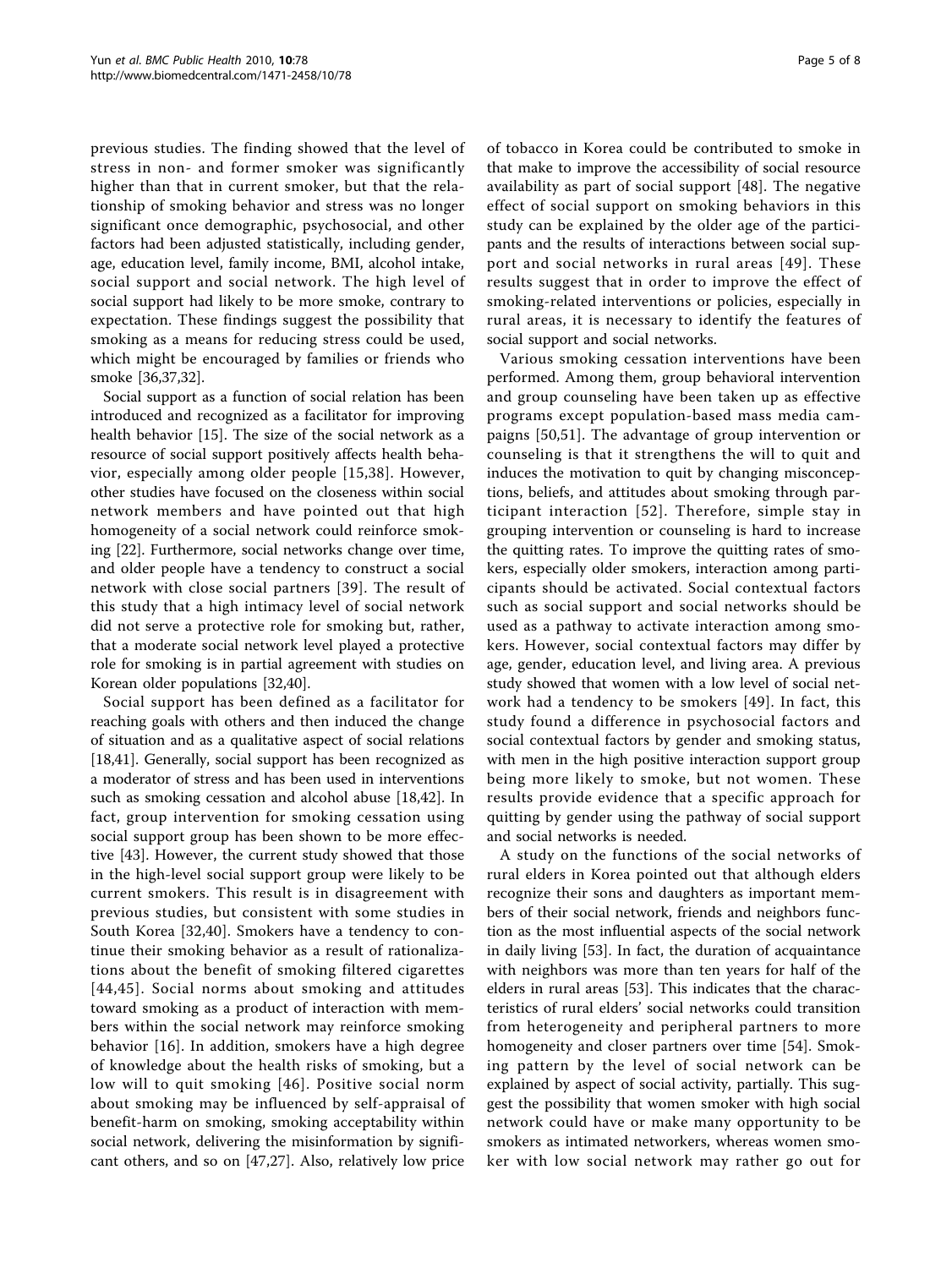<span id="page-5-0"></span>smoking with intimated networkers than regulate their stress with smoking alone. In Korea, these patterns have been formed by lesser reluctant environment for smoking of elderly women than that of younger women. Therefore, a high level of social network ties may not serve a protective role in smoking among women. The result of this study is consistent with that of previous studies that have reported that poor social networks among women are associated with smoking behavior [[47,49](#page-7-0)]. In addition, this finding provides evidence that it is necessary to sustain the optimal social network level not to smoke in women [[49](#page-7-0)].

Social networks can be defined as a resource of social support, a type of function of social relations, and objective informal social support [\[39](#page-6-0),[55,56\]](#page-7-0). A study on HIV risk behaviors described the characteristics of social networks and showed that social networks that consisted of persons with risky health behavior had a tendency to decrease in size and that localized social networks play a central role in unknowingly spreading health risk behaviors [[57](#page-7-0)]. This feature of social networks can be applied to delivering a smoking intervention program by identifying high-risk groups [\[58](#page-7-0)]. As tobacco policies such as clean air ordinances and home restriction have increased, smokers are likely to be isolated from public places [\[59](#page-7-0)]. Therefore, smoking social networks may be localized and stronger. In this study, the findings of poor social networks and high social support among female smokers suggest that this feature of social networks in rural areas in Korea may be similar. Therefore, in rural areas, identification of smoking social networks including smoking-related risk groups should precede anti-smoking interventions.

A limitation of this study is that social norms, attitudes, and beliefs about smoking behavior were not assessed. This study could not identify the social norms and attitudes toward smoking behavior as a product of interaction among social network members. A comprehensive understanding of the relationship of social support and social networks is difficult to achieve due to a lack of information on them. Therefore, future studies should be conducted to identify the relationship between social contextual factors and high-risk behavior among elderly rural persons.

Other limitation is the small number of women smoker to make a comparison with the influence of psychosocial factors. Although the smoking prevalence of women in this study was not low, the number of women smoker included in each group, which was divided by the level of stress, social support, and social network, was not enough to be compared with non- and former-women smoker. Therefore, the effect of social network in women may be biased result. To get a more information about the interaction among smoking

behavior, stress, social support, and social network in detail should be considered the low smoking rate in women in Korea.

For the limitations on representativeness of the study subjects and generalization of our findings exist. We recruited voluntary participants in study areas without any randomization and/or stratification considering age and gender distribution of eligible population. Therefore, some selection bias and difficulties to generalize our finding could be. Comparing the age and gender distribution between study subjects and eligible population, there is not much difference, even though proportion of female and proportion of aged under 40 years in study subjects is relatively higher and lower than those in eligible population, respectively. However, these issues are usually happened in many other community based survey, and the proportion of old aged subjects in study population was similar with that in eligible population. In addition, many of middle aged residents who were registered in rural areas might not reside in their registered habitat, because they usually live in other areas for job seeking or convenience of daily living. These situations could affect to lessen the actual number of middle aged subject we can contact in the study areas.

#### Conclusion

There is preliminary evidence that social support and social networks influence smoking behavior among rural persons of South Korea. This study showed that identification of the pathway of social support and social networks may aid in the effective delivery of anti-smoking interventions, especially among rural elders. Smoking related to social influence should be explicitly investigated in longitudinal research and applied tobacco control policy.

#### Additional file 1: Supplementary tables

Click here for file [ http://www.biomedcentral.com/content/supplementary/1471-2458-10- 78-S1.DOC ]

#### Acknowledgements

This study was funded by the Korea National Cancer Center (grant no. NCC-0710141). We thank the nursing students who conducted the interviews.

#### Author details

<sup>1</sup>National Cancer Control Institute, Korea National Cancer Center, 323 Ilsan-ro Ilsandong-gu, Goyang-si, Gyeonggi-do, 410-769, South Korea. <sup>2</sup>Department of Public Health Service, District Health Care Team, Korean Health Industry Development Institute, Daesung Building, 311-27, Noryangjin-dong, Dongjak-Gu, 156-050, Seoul, South Korea. <sup>3</sup>Department of Social Welfare, Dongguk University, 26, Pil-dong 3-ga, Jung-gu, 100-715, Seoul, South Korea.

#### Authors' contributions

YHK initiated the study, assisted with data analysis, and wrote the article. EHY contributed to the study design and analytic plan, performed data analysis, and revised the final draft of the manuscript. MKL supervised all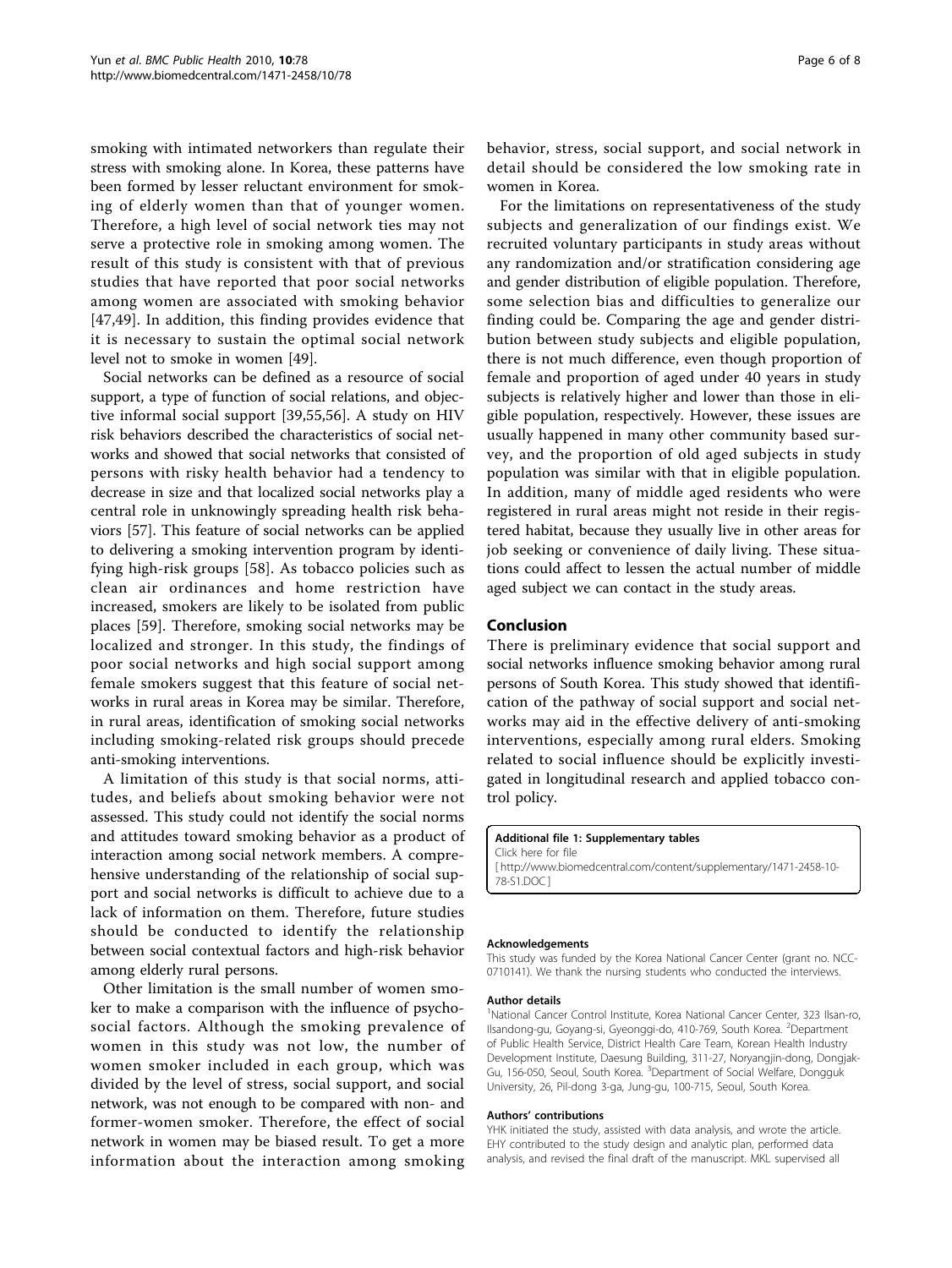<span id="page-6-0"></span>aspects of the study implementation and contributed to the interpretation and writing of the article. JKO assisted in data collection. JMS assisted with data analyses and provided input on drafts of the manuscript. All authors reviewed drafts of the manuscript and approved the version for publication.

#### Competing interests

The authors declare that they have no competing interests.

#### Received: 11 September 2009

Accepted: 18 February 2010 Published: 18 February 2010

#### References

- 1. The Ministry for Health, Welfare, and Family Affair & the Center for Disease Control and Prevention: The Korea National Health and Nutritional Examination Survey. 2008. Seoul: The Ministry for Health, Welfare, and Family Affair 2008.
- 2. Park SE, Song HR, Kim CH, Ko SK: Economic burden of smoking in Korea, 2007. Korean J Health Promot Dis Prev 2008, 8(4):219-227, [Korean].
- 3. Greaves L, Hemsing N: [Women and tobacco control policies: Social](http://www.ncbi.nlm.nih.gov/pubmed/19520523?dopt=Abstract)[structural and psychosocial contributions to vulnerability to tobacco use](http://www.ncbi.nlm.nih.gov/pubmed/19520523?dopt=Abstract) [and exposure.](http://www.ncbi.nlm.nih.gov/pubmed/19520523?dopt=Abstract) Drug Alcohol Depend 2009, 104(Suppl 1):S121-30.
- Niederdeppe J, Fiore MC, Baker TB, Smith SS: [Smoking-cessation media](http://www.ncbi.nlm.nih.gov/pubmed/18381998?dopt=Abstract) [campaigns and their effectiveness among socioeconomically](http://www.ncbi.nlm.nih.gov/pubmed/18381998?dopt=Abstract) [advantaged and disadvantaged populations.](http://www.ncbi.nlm.nih.gov/pubmed/18381998?dopt=Abstract) Am J Public Health 2008, 98:916-924.
- 5. Gagne L: [The 2005 British Columbia Smoking Cessation Mass Media](http://www.ncbi.nlm.nih.gov/pubmed/17435497?dopt=Abstract) [Campaign and short-term changes in smoking.](http://www.ncbi.nlm.nih.gov/pubmed/17435497?dopt=Abstract) J Public Health Manag Pract 2007, 13:296-306.
- De Vogli R, Santinello M: [Unemployment and smoking: does psychosocial](http://www.ncbi.nlm.nih.gov/pubmed/16319362?dopt=Abstract) [stress matter?.](http://www.ncbi.nlm.nih.gov/pubmed/16319362?dopt=Abstract) Tob Control 2005, 14:389-95.
- 7. McCormick MC, Brooks-Gunn J, Shorter T, Holmes JH, Wallace CY, Heagarty MC: [Factors associated with smoking in low-income pregnant](http://www.ncbi.nlm.nih.gov/pubmed/2324784?dopt=Abstract) [women: relationship to birth weight, stressful life events, social support,](http://www.ncbi.nlm.nih.gov/pubmed/2324784?dopt=Abstract) [health behaviors and mental distress.](http://www.ncbi.nlm.nih.gov/pubmed/2324784?dopt=Abstract) J Clin Epidemiol 1990, 43:441-8.
- 8. Lindstrom M: [Social capital and the miniaturization of community](http://www.ncbi.nlm.nih.gov/pubmed/12590993?dopt=Abstract) [among daily and intermittent smokers: a population-based study.](http://www.ncbi.nlm.nih.gov/pubmed/12590993?dopt=Abstract) Prev Med 2003, 36:177-84.
- 9. Daniel M, Cargo MD, Lifshay J, Green LW: [Cigarette smoking, mental](http://www.ncbi.nlm.nih.gov/pubmed/14768741?dopt=Abstract) [health and social support: data from a northwestern First Nation.](http://www.ncbi.nlm.nih.gov/pubmed/14768741?dopt=Abstract) Can J Public Health 2004, 95:45-9.
- 10. Steptoe A, Wardle J, Pollard TM, Canaan L, Davies GJ: [Stress, social support](http://www.ncbi.nlm.nih.gov/pubmed/8887830?dopt=Abstract) [and health-related behavior: a study of smoking, alcohol consumption](http://www.ncbi.nlm.nih.gov/pubmed/8887830?dopt=Abstract) [and physical exercise.](http://www.ncbi.nlm.nih.gov/pubmed/8887830?dopt=Abstract) J Psychosom Res 1996, 41:171-80.
- 11. Allen J, Markovitz J, Jacobs DR Jr, Knox SS: [Social support and health](http://www.ncbi.nlm.nih.gov/pubmed/11485115?dopt=Abstract) [behavior in hostile black and white men and women in CARDIA.](http://www.ncbi.nlm.nih.gov/pubmed/11485115?dopt=Abstract) [Coronary Artery Risk Development in Young Adults.](http://www.ncbi.nlm.nih.gov/pubmed/11485115?dopt=Abstract) Psychosom Med 2001, 63:609-18.
- 12. Kang SJ, Nam CH, Lee CH, Kang SU, Kim MH, Oh SY, Lee SH: Smoking status of residents in an urban area and affecting variables. Kor J Oriental Prev Med Soc 2008, 12(3):185-197, [Korean].
- 13. Brennan PL, Moos RH: [Life stressors, social resources, and late-life](http://www.ncbi.nlm.nih.gov/pubmed/2278671?dopt=Abstract) [problem drinking.](http://www.ncbi.nlm.nih.gov/pubmed/2278671?dopt=Abstract) Psychol Aging 1990, 5:491-501.
- 14. Folkman S, Chesney MA, Pollack L, Phillips C: [Stress, coping, and high-risk](http://www.ncbi.nlm.nih.gov/pubmed/1396489?dopt=Abstract) [sexual behavior.](http://www.ncbi.nlm.nih.gov/pubmed/1396489?dopt=Abstract) Health Psychol 1992, 11:218-222.
- 15. Golden J, Conroy RM, Lawlor BA: [Social support network structure in](http://www.ncbi.nlm.nih.gov/pubmed/19444706?dopt=Abstract) [older people: underlying dimensions and association with psychological](http://www.ncbi.nlm.nih.gov/pubmed/19444706?dopt=Abstract) [and physical health.](http://www.ncbi.nlm.nih.gov/pubmed/19444706?dopt=Abstract) Psychol Health Med 2009, 14:280-290.
- 16. Homish GG, Leonard KE: [The social network and alcohol use.](http://www.ncbi.nlm.nih.gov/pubmed/18925349?dopt=Abstract) J Stud Alcohol Drugs 2008, 69:906-914.
- 17. Carlson LE, Goodey E, Bennett MH, Tanezer P, Koopmans J: [The addition of](http://www.ncbi.nlm.nih.gov/pubmed/12188591?dopt=Abstract) [social support to a community-based large-group behavioral smoking](http://www.ncbi.nlm.nih.gov/pubmed/12188591?dopt=Abstract) [cessation intervention: Improved cessation rates and gender difference.](http://www.ncbi.nlm.nih.gov/pubmed/12188591?dopt=Abstract) Addict Behav 2002, 27:547-559.
- 18. Groh ER, Jason LA, Keys CB: Social network variables in alcoholics anonymous: A literature review. Clin Psyhol Rev 2008, 28(3):430-450.
- 19. Hanson BS, Isacsson SO, Janzon L, Lindell SE: Social support and quitting smoking for good. Is there an association? Results from the population study, "Men born in " Malmo, Sweden. Addict behav 1914, 15:221-233.
- 20. Fisher EB Jr: [Two approaches to social support in smoking cessation:](http://www.ncbi.nlm.nih.gov/pubmed/9426800?dopt=Abstract) [commodity model and nondirective support.](http://www.ncbi.nlm.nih.gov/pubmed/9426800?dopt=Abstract) Addict behav 1997, 22:819-833.
- 21. Due P, Holstein B, Lund R, Modvig J, Avlund K: [Social relations: network,](http://www.ncbi.nlm.nih.gov/pubmed/10080366?dopt=Abstract) [support and relational strain.](http://www.ncbi.nlm.nih.gov/pubmed/10080366?dopt=Abstract) Soc Sci Med 1999, 48:661-673.
- 22. Vaanamen A, Kouvonen A, Kivimaki M, Pentti J, Vahtera J: [Social support,](http://www.ncbi.nlm.nih.gov/pubmed/18421889?dopt=Abstract) [network heterogeneity, and smoking behavior in women: the 10-town](http://www.ncbi.nlm.nih.gov/pubmed/18421889?dopt=Abstract) [study.](http://www.ncbi.nlm.nih.gov/pubmed/18421889?dopt=Abstract) Am J Health Promot 2008, 22:246-255.
- 23. Lindstrom M, Hanson BS, Ostergren PO, Berglund G: [Socioeconomic](http://www.ncbi.nlm.nih.gov/pubmed/11045752?dopt=Abstract) [differences in smoking cessation: the role of social participation.](http://www.ncbi.nlm.nih.gov/pubmed/11045752?dopt=Abstract) Scand J Public Health 2000, 28:200-208.
- 24. Yang SJ: An analysis of trends in smoking-related research. J Korea Acad Pub Health Nur 2008, 22(2):255-265, [Korean].
- 25. Hyun HJ, Ahn HY: An analysis of the research on effect of smoking cessation intervention. J Korea Acad Comm Health Nur 2008, 19(3):469-479, [Korean].
- 26. Chang SJ: Standardization of collection and measurement for heath data. Kyechukmunhwasa, Seoul 2000, 121-59, [Korean].
- 27. Sherbourne CD, Stewart AL: [The MOS social support survey.](http://www.ncbi.nlm.nih.gov/pubmed/2035047?dopt=Abstract) Soc Sci Med 1991, 32:705-714.
- 28. Berkman LF, Syme SL: [Social networks, host resistance, and mortality: a](http://www.ncbi.nlm.nih.gov/pubmed/425958?dopt=Abstract) [nine-year follow-up study of Alameda County residents.](http://www.ncbi.nlm.nih.gov/pubmed/425958?dopt=Abstract) Am J Epidemiol 1979, 109:186-204.
- 29. U.S. Department of Agriculture (USDA): Nutrition and your health: Dietary guidelines for Americans. Washington: USDA 2005.
- 30. Honda K: [Psychosocial correlated of smoking cessation among elderly](http://www.ncbi.nlm.nih.gov/pubmed/15621410?dopt=Abstract) [ever-smokers in the United States.](http://www.ncbi.nlm.nih.gov/pubmed/15621410?dopt=Abstract) Addict Behav 2005, 30:375-381.
- 31. Brwon C, Madden PA, Palenchar DR, Cooper-Patrick L: [The association](http://www.ncbi.nlm.nih.gov/pubmed/10900558?dopt=Abstract) [between depressive symptoms and cigarette smoking in an urban](http://www.ncbi.nlm.nih.gov/pubmed/10900558?dopt=Abstract) [primary care sample.](http://www.ncbi.nlm.nih.gov/pubmed/10900558?dopt=Abstract) Int J Psychiatry Med 2000, 30(1):15-26.
- 32. Kim TM, Lee SG, Jeon SY: The relations of social support to the health behaviors and health status in the elderly. J Korean Soc Health Edu Promot 2006, 23(3):99-119.
- 33. Kim HR, Kang YH, Yun KJ: The political recommendation and the difference of health status by socio-economic position. Seoul: Korea institute of health and welfare 2004, [Korean].
- 34. Tsai YW, Wen YW, Tsai CR, Tsai TI: [Peer pressure, psychological distress](http://www.ncbi.nlm.nih.gov/pubmed/19578461?dopt=Abstract) [and the urge to smoke.](http://www.ncbi.nlm.nih.gov/pubmed/19578461?dopt=Abstract) Int J Environ Res Public Health 2009, 6(6):1799-1811.
- 35. Kassel JD, Stroud LR, Paronis CA: [Smoking, stress, and negative affect:](http://www.ncbi.nlm.nih.gov/pubmed/12696841?dopt=Abstract) [Correlation, causation, and context across stages of smoking.](http://www.ncbi.nlm.nih.gov/pubmed/12696841?dopt=Abstract) Psychol Bull 2003, 129:270-304.
- 36. Conway TL, Vickers RR, Ward HW, Rahe RH: [Occupational stress and](http://www.ncbi.nlm.nih.gov/pubmed/7240714?dopt=Abstract) [variation in cigarette, coffee and alcohol consumption.](http://www.ncbi.nlm.nih.gov/pubmed/7240714?dopt=Abstract) J Health Soc Behav 1981, 22:155-165.
- 37. Brandon TH, Baker TB: The smoking consequences questionnaire: The subjective expected utility of smoking in college students. Psychol Assess 1991, 3:484-491.
- 38. Cornwell EY, Waite LJ: [Social disconnectedness, perceived isolation, and](http://www.ncbi.nlm.nih.gov/pubmed/19413133?dopt=Abstract) [health among older adults.](http://www.ncbi.nlm.nih.gov/pubmed/19413133?dopt=Abstract) J Health Soc Behav 2009, 50:31-48.
- 39. Yeung DY, Fung HH, Lang FR: [Self-construal moderates age differences in](http://www.ncbi.nlm.nih.gov/pubmed/18361670?dopt=Abstract) [social network characteristics.](http://www.ncbi.nlm.nih.gov/pubmed/18361670?dopt=Abstract) Psychol Aging 2008, 23:222-226.
- 40. Lee MS, Kim DK, Kim EY, Na BJ, Sung TH: A study on the relationship between social support, social network and health behaviors among some rural peoples. J Korean Soc Health Edu Promot 2002, 29(2):73-98, [Korean].
- 41. Cohen S, Underwood LG, Gottlieb BH: Social Support Measurement and Intervention. New York: Oxford University Press 2000.
- 42. Sorensen G, Emmons K, Hunt MK, Barbeau E, Goldman R, Peterson K, Kuntz K, Stoddard A, Berkman L: [Model for incorporating social context in](http://www.ncbi.nlm.nih.gov/pubmed/12914824?dopt=Abstract) [health behavior interventions: applications for cancer prevention for](http://www.ncbi.nlm.nih.gov/pubmed/12914824?dopt=Abstract) [working-class, multiethnic populations.](http://www.ncbi.nlm.nih.gov/pubmed/12914824?dopt=Abstract) Prev Med 2003, 37:188-197.
- 43. Seo NS, Kim YH, Kang HY: The effects of a group smoking cessation program among adult smokers in a rural community. J Korean Acad Nur 2007, 37(7):1139-1148, [Korean].
- 44. Cummings KM, Hyland A, Giovino GA, Hastrup JL, Bauer JE, Bansal MA: [Are](http://www.ncbi.nlm.nih.gov/pubmed/15799596?dopt=Abstract) [smokers adequately informed about the health risks of smoking and](http://www.ncbi.nlm.nih.gov/pubmed/15799596?dopt=Abstract) [medicinal nicotine?.](http://www.ncbi.nlm.nih.gov/pubmed/15799596?dopt=Abstract) Nicotine Tob Res 2004, 6(Suppl 3):S333-340.
- 45. Peretti-Watel P, Constance J: "It's all we got left"[. Why poor smokers are](http://www.ncbi.nlm.nih.gov/pubmed/19440404?dopt=Abstract) [less sensitive to cigarette price increases.](http://www.ncbi.nlm.nih.gov/pubmed/19440404?dopt=Abstract) Int J Environ Res Public Health 2009, 6(2):608-21.
- 46. Gong YL, Koplan JP, Feng W, Chen CH, Zheng P, Harris JR: [Cigarette](http://www.ncbi.nlm.nih.gov/pubmed/7563514?dopt=Abstract) [smoking in China. Prevalence, characteristics, and attitudes in Minhang](http://www.ncbi.nlm.nih.gov/pubmed/7563514?dopt=Abstract) [District.](http://www.ncbi.nlm.nih.gov/pubmed/7563514?dopt=Abstract) JAMA 1995, 274(15):1232-1234.